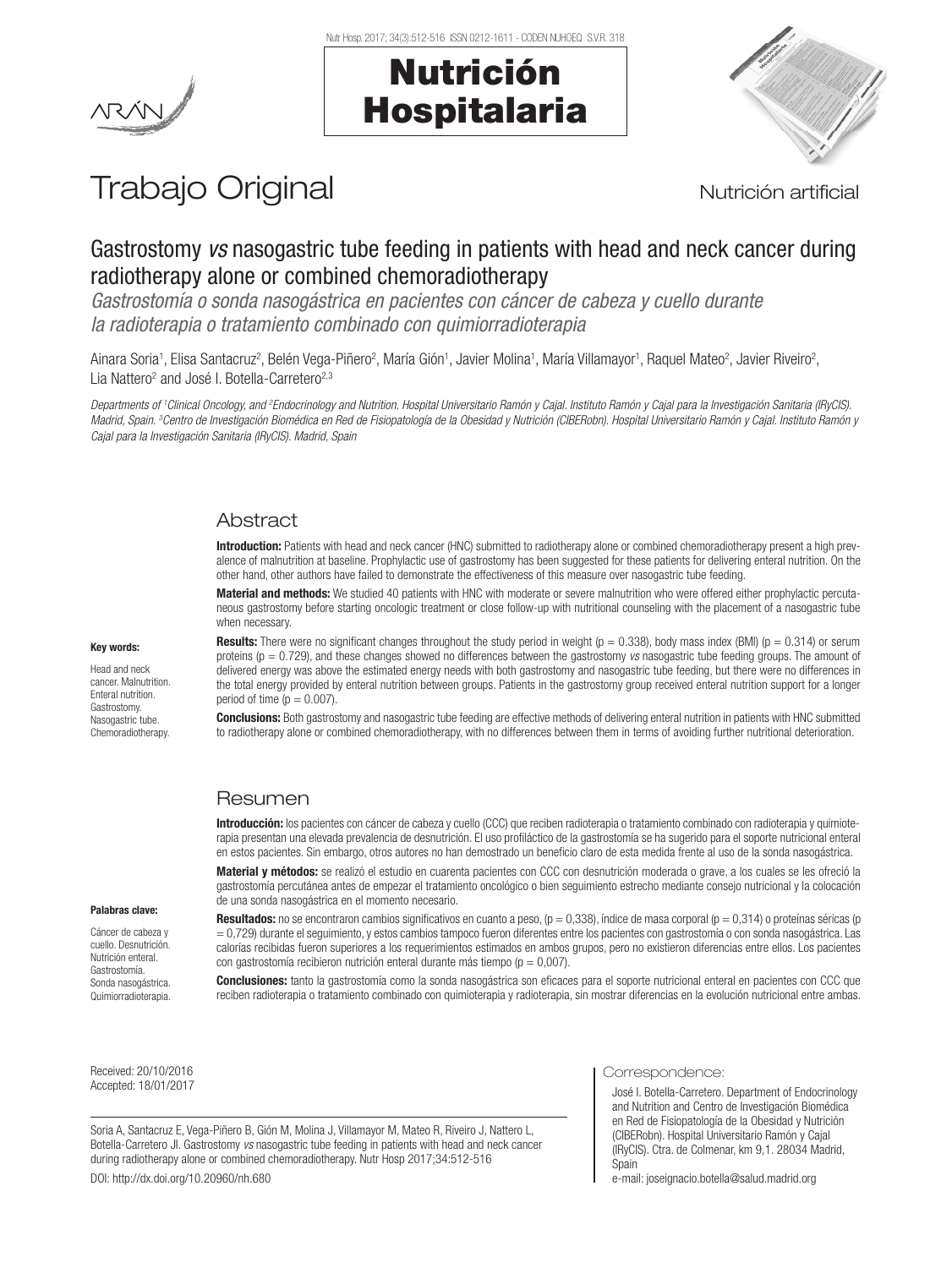#### INTRODUCTION

The incidence of malnutrition in cancer patients has been reported to range from about 15% to 80%. Malnutrition contributes to an increased risk of toxicity, infection, and healthcare costs, as well as decreased treatment response, compliance, quality of life, and ultimately patient survival (1-3). Besides, most of the radiotherapy-related toxicities are closely associated with nutritional problems (4).

Given the deteriorating side effects of radiotherapy combined or not with chemotherapy, several trials in patients undergoing radiotherapy for head and neck cancer (HNC) showed that the nutritional intervention positively influenced weight, nutritional status, and quality of life compared to usual care (5-10). Furthermore, it has been suggested that prophylactic use of gastrostomy could be important for patients with HNC submitted to radiotherapy, combined or not with chemotherapy, with a high risk of developing mucositis and severe malnutrition (11). On the other hand, other authors have failed to demonstrate the effectiveness of prophylactic gastrostomy (12).

Early nutritional screening is a very important measure in order to identify patients with malnutrition and/or important gastrointestinal symptoms. The latter may interfere with normal eating behavior and pose the patient in a high risk of malnutrition (13), having also a higher mortality risk (14). Nutritional intervention is a very important component of the care of these patients and has to be implemented in early stages and in an individualized way, including a dietician counseling (15-17). Implementing such a protocol at our clinical setting has shown that 87% of the patients were able to meet their nutritional needs through the oral route with the use of an adapted diet and oral nutritional supplements, ameliorating protein-energy malnutrition (18).

In this study we aimed to evaluate the effects of enteral nutrition either through prophylactic gastrostomy or close follow-up with oral nutritional supplements and delayed placement of nasogastric tube in malnourished patients with HNC submitted to radiotherapy alone or combined chemoradiotherapy.

### PATIENTS AND METHODS

We studied 40 patients with HNC attending the Department of Oncology with moderate or severe malnutrition before starting oncologic treatment. The protocol at our institution included the following steps, as previously reported (18): every patient with HNC attending the Department of Oncology was evaluated at baseline, and then twice a week after completion of treatment by members of the Department of Endocrinology and Nutrition. An auto-administered version of the Subjective Global Assessment (SGA) was applied to every patient at baseline (13). Patients with B o C rating (those with moderate or severe malnutrition) were offered either prophylactic percutaneous gastrostomy before starting oncologic treatment or close follow-up with nutritional counseling and oral nutritional supplements, with the placement of a nasogastric tube if necessary. The indication for the latter was

[Nutr Hosp 2017;34(3):512-516]

the presence of severe dysphagia with  $a < 65\%$  of daily intake of the total estimated daily calorie needs, even after appropriate nutritional counseling, adapted diets and oral nutritional supplements, in the follow-up. Therefore, this study was not randomized, and patients took part in the decision after explaining to them the pros and cons of each procedure. Patients with severe liver or renal failure were excluded. The Ethics Committee of the Hospital Ramón y Cajal approved the study, and informed consent was obtained from the participants.

Anthropometric parameters were measured, body mass index (BMI) was calculated, and the percentage of weight loss was also recorded. Serum albumin was measured by nephelometry. Normal ranges were 3.3-5.2 g/l, as reported by the Central Laboratory of our institution. Estimated daily calorie needs were calculated by the Harris-Benedict equation and multiplied by a factor of 1.2. The type of enteral nutrition employed in these cases was a standard polymeric or hyperproteic product as needed. Patients were followed-up until discontinuation of nutritional support.

Results are expressed as mean  $\pm$  standard deviation (SD) unless otherwise stated. The Kolmogorov-Smirnov statistic was applied to continuous variables to assess normality. Logarithmic or square root transformations were applied as needed to ensure a normal distribution of the variables. Comparisons between groups were performed using the independent Student's t test or the Mann-Whitney U test, and using the  $\chi^2$  test for discontinuous variables, as needed. The analysis of baseline and final variables was performed by the paired Student's t test, the Wilcoxon test, or the General Lineal Model (GLM) repeated measures tool for the inclusion of between factors or covariates. Analyses were performed using SPSS 17 (SPSS Inc., Chicago, Illinois). p < 0.05 was considered as statistically significant.

#### RESULTS

Of the 40 included patients, seven were women and 33 were men. They had the following tumors: larynx ( $n = 14$ ), oropharynx ( $n = 8$ ), oral cavity ( $n = 8$ ), cervical lymph node squamous metastasis with unknown primary cancer ( $n = 4$ ), cavum ( $n = 4$ ), and hypopharynx ( $n = 2$ ). Enteral nutrition was delivered through nasogastric tube in 29 patients and percutaneous gastrostomy, in eleven patients. Baseline characteristics were similar in both groups (Table I).

When comparing patients on radiotherapy alone *vs* those with combined chemoradiotherapy (Table II), similar baseline characteristics were observed, except for the percentage of patients in stage IV, which was higher in the combined chemoradiotherapy group ( $p = 0.001$ ).

During follow-up, there were no significant changes throughout the study period in weight ( $p = 0.338$ ), BMI ( $p = 0.314$ ) or serum proteins ( $p = 0.729$ ), and these changes showed no differences between the gastrostomy and nasogastric tube feeding groups (Fig. 1). The amount of delivered energy was above the estimated energy expenditure with both gastrostomy and nasogastric tube feeding, but there were no differences in the total energy provid-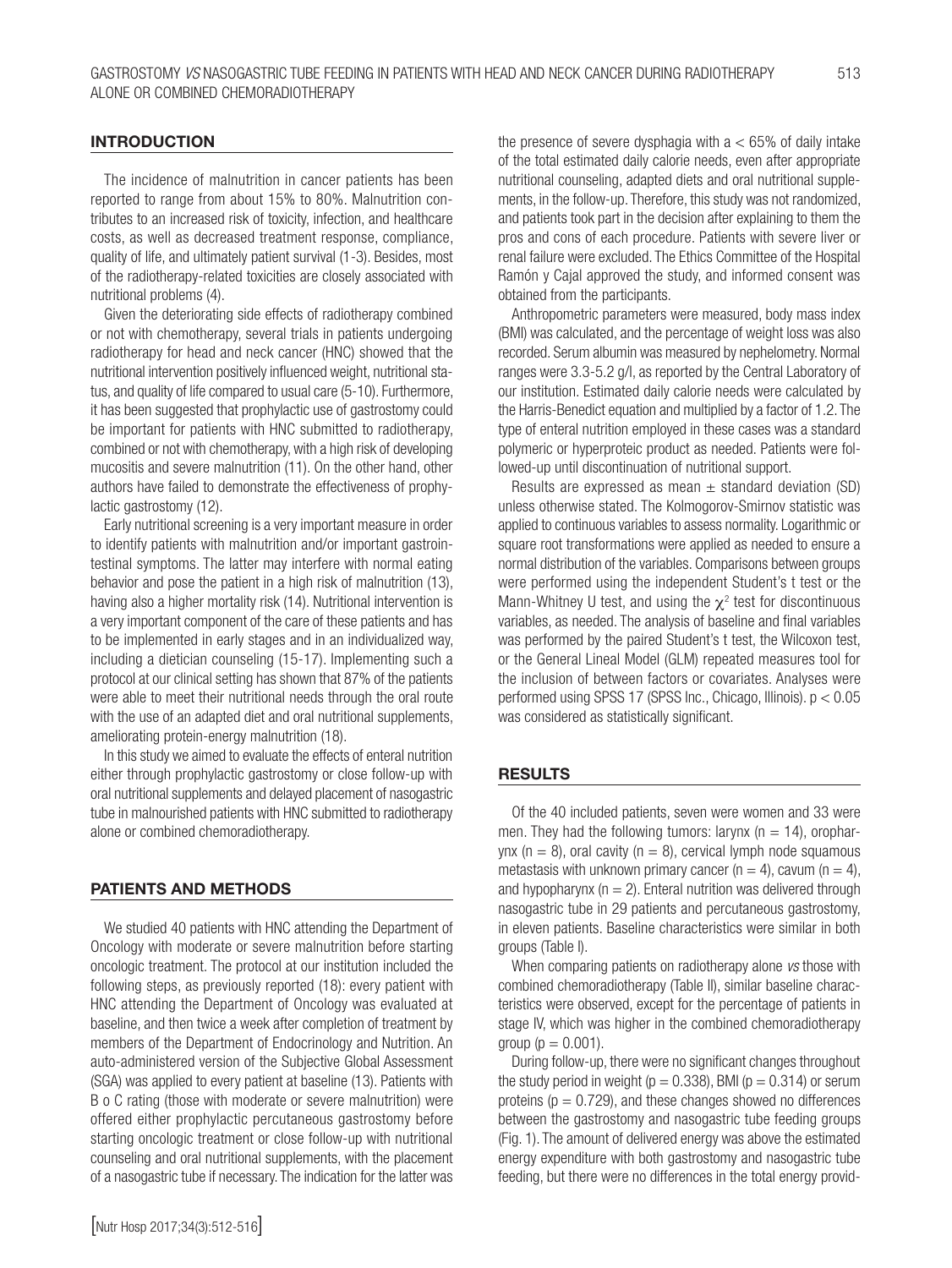|                                           |           | Nasogastric tube ( $n = 29$ ) |     | Gastrostomy ( $n = 11$ ) |       |      |  |
|-------------------------------------------|-----------|-------------------------------|-----|--------------------------|-------|------|--|
| Males, n (%)                              | 23(79.3)  |                               |     | 10(90.9)                 |       |      |  |
| Tumor stage IV, n (%)                     | 22(78.6)  |                               |     | 10 (90.9)                |       |      |  |
| Primary radical therapy, n (%)            | 13 (44.8) |                               |     | 8(72.7)                  |       |      |  |
| Combined chemoradiotherapy, n (%)         | 24 (82.8) |                               |     | 8(72.7)                  |       |      |  |
| Age (years)                               | 63        | $\pm$                         | 14  | 59                       | $\pm$ | 11   |  |
| Weight (kg)                               | 62        | $\pm$                         | 10  | 60                       | $\pm$ | 11   |  |
| Body mass index (kg/m <sup>2</sup> )      | 22.5      | $\pm$                         | 3.4 | 22.0                     | $\pm$ | 4.9  |  |
| Weight loss before starting treatment (%) | 10.2      | $\pm$                         | 8.5 | 9.2                      | $\pm$ | 12.2 |  |
| Total serum proteins (g/dl)               | 7.0       | $\pm$                         | 0.9 | 7.1                      | $\pm$ | 1.1  |  |
| Serum albumin (g/dl)                      | 3.8       | $\pm$                         | 0.5 | 3.4                      | $\pm$ | 0.6  |  |
| Estimated energy needs (kcal/day)         | 1,553     | $\pm$                         | 250 | 1,499                    | $\pm$ | 277  |  |

### Table I. Clinical and biochemical characteristics of included patients at baseline (n = 40)

Data are means ± SD or n (%). There were no statistical differences between groups after independent Student's t test, or the Mann-Whitney U test, or χ2 test as *needed.*

|  | Table II. Baseline characteristics of patients according to type of therapy ( $n = 40$ ) |  |  |  |  |  |  |  |
|--|------------------------------------------------------------------------------------------|--|--|--|--|--|--|--|
|--|------------------------------------------------------------------------------------------|--|--|--|--|--|--|--|

|                                           | Combined chemoradiotherapy ( $n = 32$ ) |       |      | Radiotherapy alone $(n = 8)$ |       |     |  |
|-------------------------------------------|-----------------------------------------|-------|------|------------------------------|-------|-----|--|
| Males, n (%)                              | 28 (87.5)                               |       |      | 5(62.5)                      |       |     |  |
| Tumor stage IV, n (%)                     | 29(90.6)                                |       |      | $3(42.9)$ *                  |       |     |  |
| Primary radical therapy, n (%)            | 14 (43.8)                               |       |      | 5(62.5)                      |       |     |  |
| Age (years)                               | 61                                      | $\pm$ | 13   | 66                           | $\pm$ | 14  |  |
| Weight (kg)                               | 62                                      | $\pm$ | 11   | 60                           | $\pm$ | 9   |  |
| Body mass index (kg/m <sup>2</sup> )      | 22.0                                    | $\pm$ | 3.8  | 23.3                         | $\pm$ | 3.5 |  |
| Weight loss before starting treatment (%) | 9.9                                     | $\pm$ | 10.2 | 9.8                          | $\pm$ | 6.5 |  |
| Total serum proteins (g/dl)               | 7.1                                     | $\pm$ | 0.9  | 7.0                          | $\pm$ | 1.4 |  |
| Serum albumin (g/dl)                      | 4.0                                     | $\pm$ | 0.4  | 3.3                          | $\pm$ | 0.2 |  |
| Estimated energy needs (kcal/day)         | 1.547                                   | $\pm$ | 264  | A98,                         | $\pm$ | 230 |  |

Data are means ± SD or n (%). \*p < 0.005 between groups after independent Student's t test, or the Mann-Whitney U test, or χ<sup>2</sup> test as needed.

ed by enteral nutrition between groups (Fig. 2). Patients in the gastrostomy group received enteral nutrition support for a longer period of time ( $p = 0.007$ ) (Fig. 2).

There were two deaths in the gastrostomy group and one in the nasogastric tube feeding group ( $p = 0.178$ ). The remaining patients were able to restore the oral route, and enteral nutrition was discontinued at the end of follow-up. No severe complications were reported associated to enteral feeding, and no infections after gastrostomy placement were encountered either.

#### **DISCUSSION**

Patients with HNC submitted to treatment with radiotherapy alone or combined chemoradiotherapy usually present a high prevalence of malnutrition at baseline as assessed by previous studies (10,19,20). Several symptoms such as anorexia, dysphagia, mouth sores, and others are significant predictors of reduced dietary intake and weight loss in these patients (21-26), and we have previously found a high prevalence of these digestive symptoms in our patients before starting nutritional support (18).

Nutritional intervention and nutritional counseling have shown to be effective in ameliorating malnutrition in patients with HNC treated with radiotherapy, showing that this intervention was more effective than oral intake *ad libitum* (7). Other authors have shown that early and intensive individualized dietary counselling by a dietician produces clinically relevant effects in terms of decreasing weight loss and malnutrition (27). We have also previously shown that an individual-basis nutritional intervention with an intensive follow-up was effective in ameliorating further weight loss (18).

On the other hand, prophylactic use of gastrostomy for enteral nutrition has been suggested to be important for patients with HNC submitted to chemoradiotherapy with high risk of developing mucositis and severe malnutrition (11,28). Besides, other authors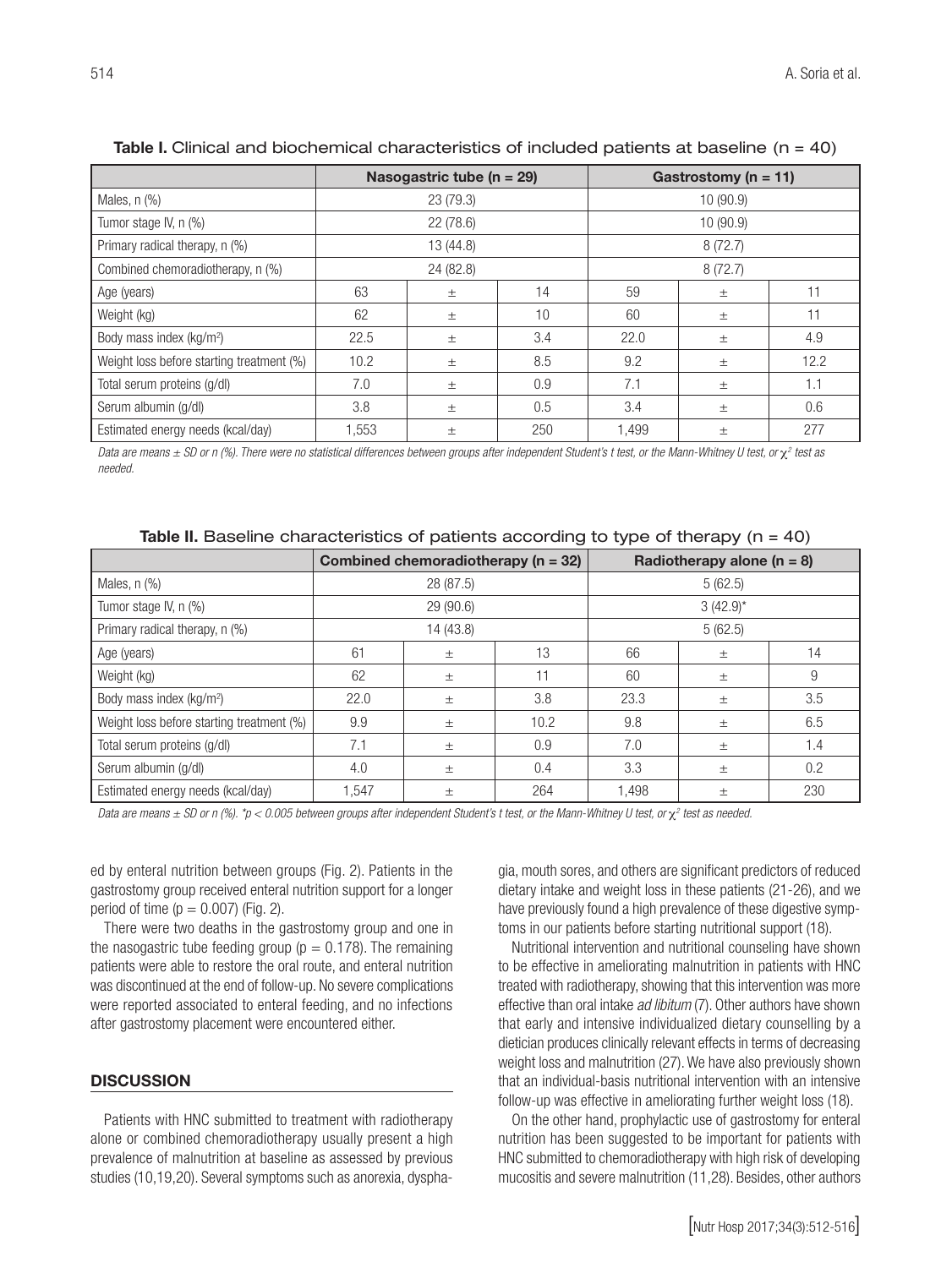

#### Figure 1.

Changes in weight, body mass index (BMI) and serum proteins during follow-up in patients with gastrostomy vs nasogastric tube feeding. Columns show means and error bars show standard error of means.



#### Figure 2.

Delivered energy and time interval on enteral nutrition in patients with gastrostomy *vs* nasogastric tube feeding. Columns show means and error bars show standard error of means (EEN: Estimated energy needs; EN: Enteral nutrition. \*p < 0.05 between groups).

have failed to demonstrate the effectiveness of prophylactic gastrostomy (12). These contradictory results may respond to different nutritional status of the included patients and the type of therapy received. In this sense, a study performed in patients with locally advanced HNC undergoing definitive chemoradiotherapy showed that they obtained significant clinical benefit from the early placement of gastrostomy tubes for nutritional supplementation (29). Other study has also shown that adequate enteral nutrition by the insertion of gastrostomy tube can increase the completeness rate of concurrent chemotherapy (30).

Some recent studies have not been able to show a definite advantage for gastrostomy over nutritional counseling with the associated insertion of nasogastric tube when needed: a real clinical practice and prospective study at a tertiary hospital with 95 patients who chose to have a gastrostomy or only nutritional counselling with a therapeutic feeding tube if required showed no significant difference in the rates of delayed treatment, and only a modest less weight loss in patients with gastrostomy (31). Also, a recent network meta-analysis evaluating the comparative effects of prophylactic percutaneous gastrostomy and nasogastric tube feeding in HNC patients receiving radiotherapy or chemoradiotherapy did not show differences in tube-related complications, and both endoscopic percutaneous gastrostomy and nasogastric tube feeding were similar and superior to radiologic gastrostomy in the management of weight loss (32). Therefore, the choice between these methods for delivering enteral nutrition in patients with HNC submitted to radiotherapy alone or chemoradiotherapy needs to be further investigated in more randomized controlled trials.

A limitation of our study is that it was not a randomized one, and patients' *a priori* preferences for gastrostomy or nasogastric tube feeding may have produced some influence in the study results.

In conclusion, either gastrostomy or nasogastric tube feeding are effective methods of delivering enteral nutrition in patients with HNC submitted to radiotherapy alone or combined chemoradiotherapy, with no differences between them in terms of avoiding further nutritional deterioration.

#### ACKNOWLEDGEMENTS

CIBERobn is an initiative of the Instituto de Salud Carlos III (ISCIII).

#### **REFERENCES**

- 1. Rivadeneira DE, Evoy D, Fahey TJ 3rd, Lieberman MD, Daly JM. Nutritional support of the cancer patient. CA Cancer J Clin 1998;48(2):69-80.
- 2. Nitenberg G, Raynard B. Nutritional support of the cancer patient: Issues and dilemmas. Crit Rev Oncol Hematol 2000;34(3):137-68.
- 3. August DA, Huhmann MB. A.S.P.E.N. clinical guidelines: Nutrition support therapy during adult anticancer treatment and in hematopoietic cell transplantation. JPEN J Parenter Enteral Nutr 2009;33(5):472-500.
- 4. Capra S, Ferguson M, Ried K. Cancer: Impact of nutrition intervention outcome - Nutrition issues for patients. Nutrition 2001;17(9):769-72.
- 5. Isenring EA, Capra S, Bauer JD. Nutrition intervention is beneficial in oncology outpatients receiving radiotherapy to the gastrointestinal or head and neck area. Br J Cancer 2004;91(3):447-52.
- 6. Ravasco P, Monteiro-Grillo I, Camilo ME. Does nutrition influence quality of life in cancer patients undergoing radiotherapy? Radiother Oncol 2003;67(2):213-20.